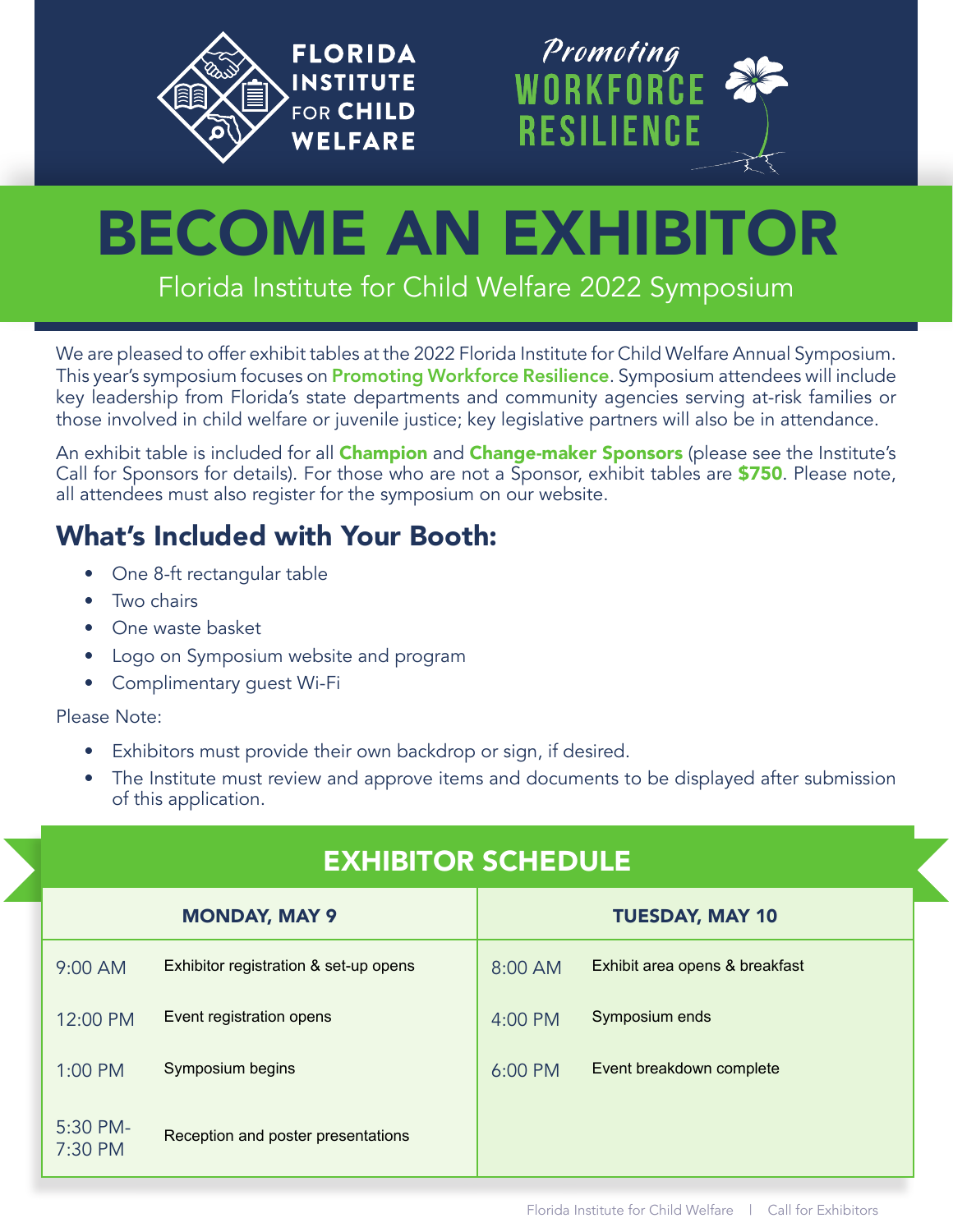



#### Exhibitor Agreement

#### Purpose:

This exhibitor agreement is a mutually agreed upon document outlining the responsibilities of both Florida State University/Florida Institute for Child Welfare (Institute) and the exhibitor for the purpose of planning, advertising, and hosting an event.

# Event: The Florida Institute for Child Welfare's 2022 Symposium

| <b>EXHIBITOR INFORMATION</b>                                                                   |  |  |  |  |
|------------------------------------------------------------------------------------------------|--|--|--|--|
| <b>ORGANIZATION NAME</b> (as it<br>should appear on the Institute<br>website and in materials) |  |  |  |  |
| <b>STREET ADDRESS</b>                                                                          |  |  |  |  |
| <b>CITY, STATE, ZIP CODE</b>                                                                   |  |  |  |  |
| <b>PHONE NUMBER</b>                                                                            |  |  |  |  |
| <b>NAME OF EXHIBITOR</b><br><b>COORDINATOR</b>                                                 |  |  |  |  |
| <b>EXHIBITOR COORDINATOR</b><br><b>CONTACT INFORMATION</b>                                     |  |  |  |  |
| <b>NAME OF ON-SITE</b><br><b>REPRESENTATIVE</b>                                                |  |  |  |  |
| <b>ON-SITE REPRESENTATIVE</b><br><b>CONTACT INFORMATION</b><br>(if different from above)       |  |  |  |  |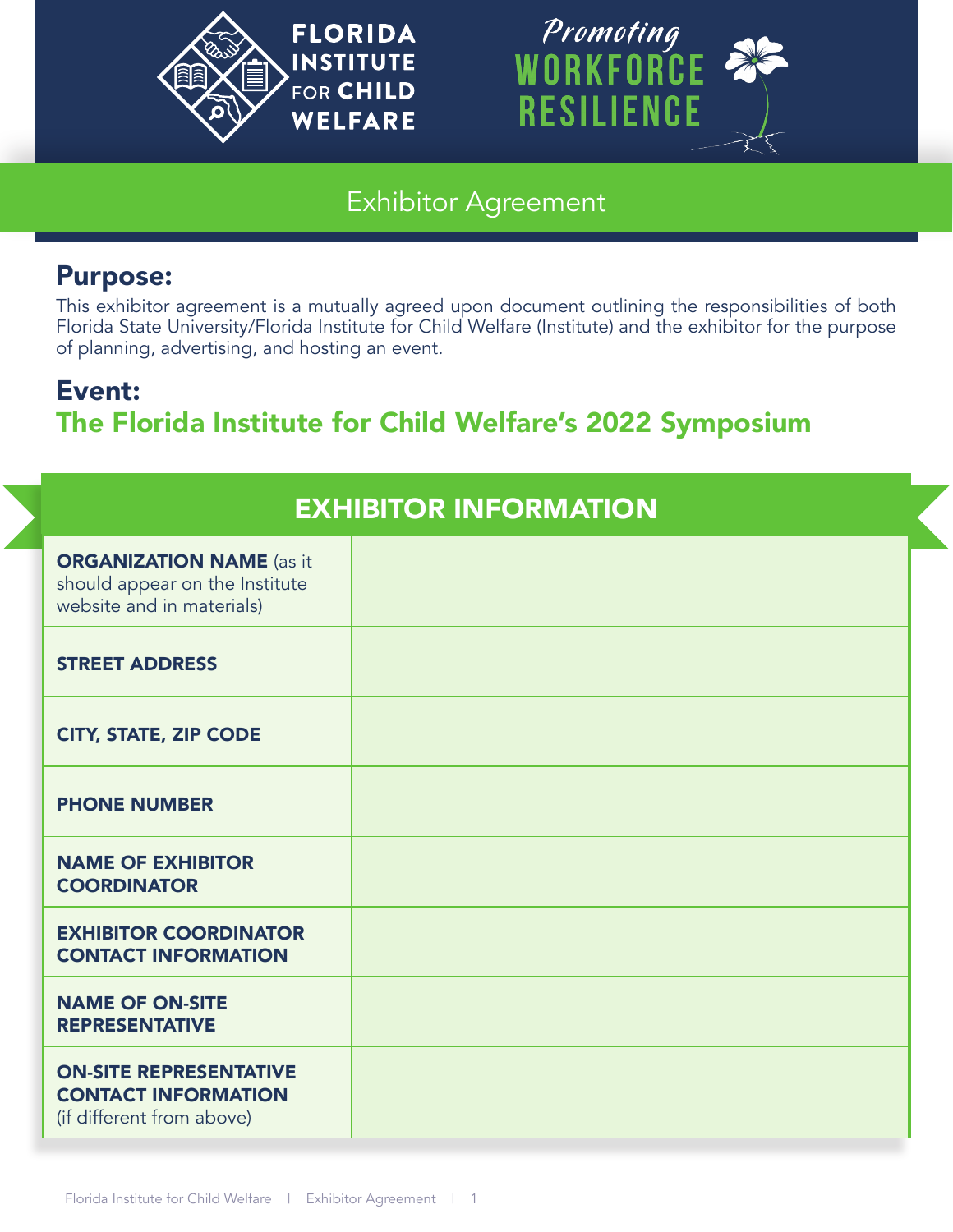| <b>ARE YOU A</b><br><b>SPONSOR?</b>   | Champion Level                                                         | Change-maker Level                   | N <sub>o</sub>                     |  |  |
|---------------------------------------|------------------------------------------------------------------------|--------------------------------------|------------------------------------|--|--|
| <b>IF NO, CONFIRM:</b>                | am not a Sponsor but would like to purchase an exhibit table for \$750 |                                      |                                    |  |  |
| <b>CHECK IF</b><br><b>APPLICABLE:</b> | would like the Institute to<br>provide a table linen                   | I will provide my own<br>table linen | I need access to a<br>power outlet |  |  |

### Responsibilities of the Florida Institute for Child Welfare

To handle all promotion for the event, registration, selection of speakers, reservation of the venue space, and vendors.

### Responsibilities of the Exhibitor

To provide payment in the agreed upon amount. No additional fee is required for existing Champion and Change-maker Sponsors. Checks should be made out to the FSU Foundation and mailed to:

#### Lucy Bastidas 2139 Maryland Circle, Suite 110 Tallahassee, FL 32306

The Exhibitor must provide any logos, images, and text to the Institute to share and/or incorporate in Symposium materials (web, print, etc.) by **April 1, 2022**. They must also submit materials (hand-out items, documents, signage, etc.) that will be displayed at the exhibit booth for review and approval by the Institute no later than **April 15, 2022**.

#### Representations & Endorsements

The Institute's 2022 Symposium is a limited registration event. No promotional activity is allowed without consultation with and approval from the Institute.

- 1. Branding must be compliant with FSU and Institute standards.
- 2. Media all media requests and usage of media platforms including, but not limited to the following, must be agreed upon by both organizations: Web, Radio, Press and Social Media
- 3. This agreement does not authorize the use of any FSU logos, trademarks, or marks other than that of Florida Institute for Child Welfare as provided in this agreement.

# Cancellation

This agreement may be dissolved by either party in the form of written (mail or email) communication, to be effective on notice. *The Institute will not offer a refund once funds are received*.

#### **Deadlines**

# Submit exhibitor agreement form: MARCH 31, 2022 Funds must be submitted to the Institute: APRIL 10, 2022